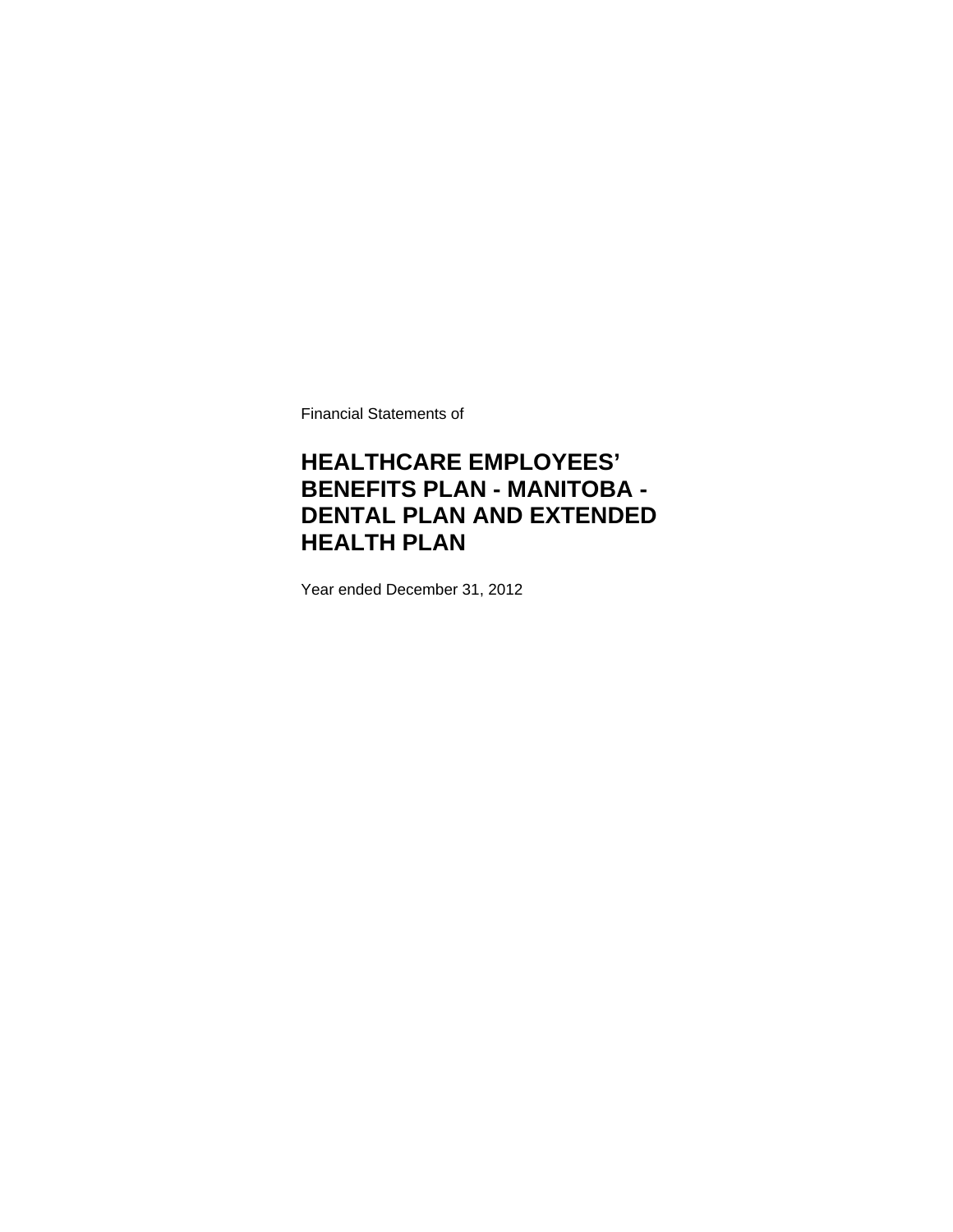

**KPMG LLP**<br> **Chartered Accountants**<br> **Chartered Accountants**<br>
Tax (204) 957-0808 **Chartered Accountants**<br>Suite 2000 - One Lombard Place Winnipeg MB R3B 0X3 Canada

Internet www.kpmg.ca

# **INDEPENDENT AUDITORS' REPORT**

To the Board of Trustees of Healthcare Employees' Benefits Plan - Manitoba - Dental Plan and Extended Health Plan

We have audited the accompanying financial statements of Healthcare Employees' Benefits Plan - Manitoba - Dental Plan and Extended Health Plan, which comprise the statement of financial position as at December 31, 2012, the statement of changes in net assets available for benefits for the year then ended, and notes, comprising a summary of significant accounting policies and other explanatory information.

#### *Management's Responsibility for the Financial Statements*

Management is responsible for the preparation and fair presentation of these financial statements in accordance with Canadian accounting standards for pension plans, and for such internal control as management determines is necessary to enable the preparation of financial statements that are free from material misstatement, whether due to fraud or error.

#### *Auditors' Responsibility*

Our responsibility is to express an opinion on these financial statements based on our audit. We conducted our audit in accordance with Canadian generally accepted auditing standards. Those standards require that we comply with ethical requirements and plan and perform the audit to obtain reasonable assurance about whether the financial statements are free of material misstatement.

An audit involves performing procedures to obtain audit evidence about the amounts and disclosures in the financial statements. The procedures selected depend on our judgment, including the assessment of the risks of material misstatement of the financial statements, whether due to fraud or error. In making those risk assessments, we consider internal control relevant to the entity's preparation and fair presentation of the financial statements in order to design audit procedures that are appropriate in the circumstances, but not for the purpose of expressing an opinion on the effectiveness of the entity's internal control. An audit also includes evaluating the appropriateness of accounting policies used and the reasonableness of accounting estimates made by management, as well as evaluating the overall presentation of the financial statements.

We believe that the audit evidence we have obtained is sufficient and appropriate to provide a basis for our audit opinion.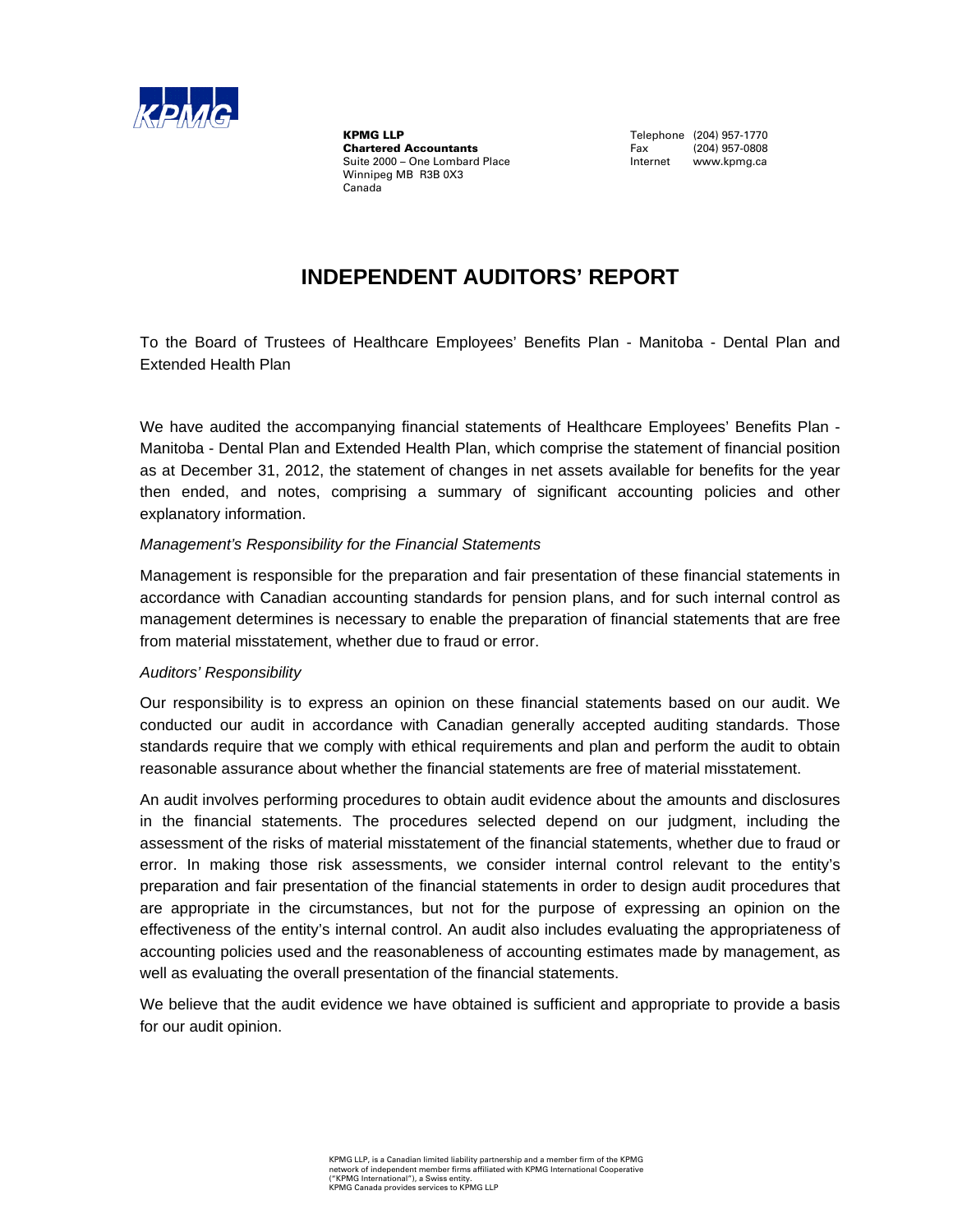

#### *Opinion*

In our opinion, the financial statements present fairly, in all material respects, the financial position of Healthcare Employees' Benefits Plan - Manitoba - Dental Plan and Extended Health Plan as at December 31, 2012, and its changes in net assets available for benefits for the year then ended in accordance with Canadian accounting standards for pension plans.

 $KPMG$  12P

Chartered Accountants

June 19, 2013 Winnipeg, Canada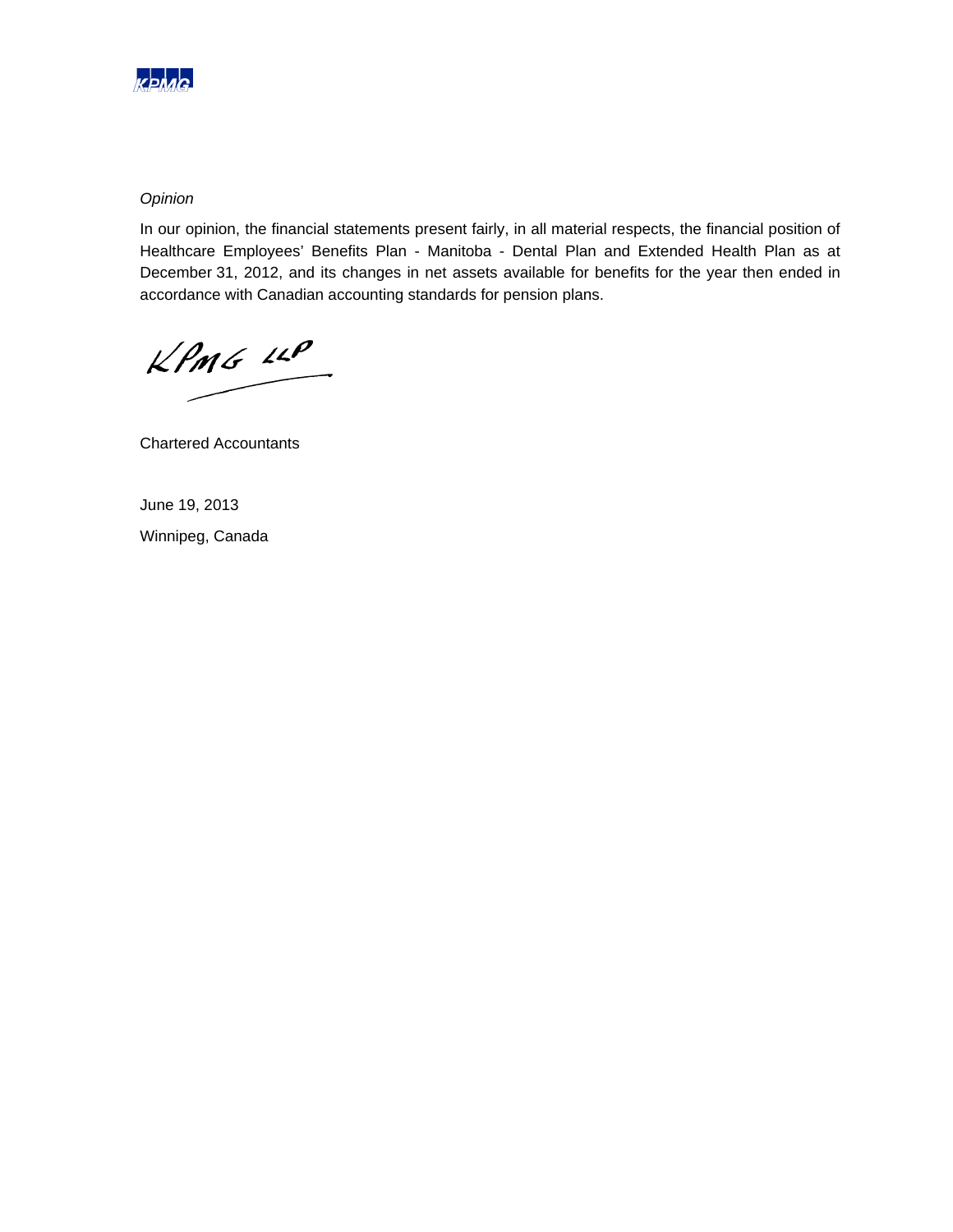**Statement of Financial Position** 

December 31, 2012, with comparative figures for 2011

|                                                                                      | 2012                              | 2011                              |
|--------------------------------------------------------------------------------------|-----------------------------------|-----------------------------------|
| Assets                                                                               |                                   |                                   |
| Cash                                                                                 | \$<br>812,983                     | \$<br>624,435                     |
| Premiums receivable                                                                  | 3,519,968                         | 3,518,788                         |
| Receivable from Manitoba Blue Cross                                                  | 393,881                           | 336,857                           |
| Prepaid expenses                                                                     | 6,572                             | 7,106                             |
| Due from Manitoba Blue Cross (note 3):<br>Dental Plan<br><b>Extended Health Plan</b> | 1,292,357<br>18,176,313           | 903,785<br>15,836,205             |
| <b>Total assets</b>                                                                  | \$24,202,074                      | \$21,227,176                      |
| Liabilities                                                                          |                                   |                                   |
| Claims payable and accrued liabilities                                               | 4,302,878<br>S                    | 4,054,732<br>S                    |
| Government remittances payable                                                       | 1,736                             | 10,649                            |
| Due to Healthcare Employees' Pension Plan - Manitoba (note 10)                       | 110,244                           | 128,126                           |
| Obligations for IBNR (note 4):<br>Dental Plan<br>Extended Health Plan                | 412,845<br>2,134,708<br>2,547,553 | 397,581<br>1,903,726<br>2,301,307 |
| <b>Total liabilities</b>                                                             | 6,962,411                         | 6,494,814                         |
| Commitment (note 11)                                                                 |                                   |                                   |
| Net assets available for benefits (note 5)                                           | \$17,239,663                      | \$14,732,362                      |

See accompanying notes to financial statements.

Approved by the Trustees: Chair malagherre Vice-Chair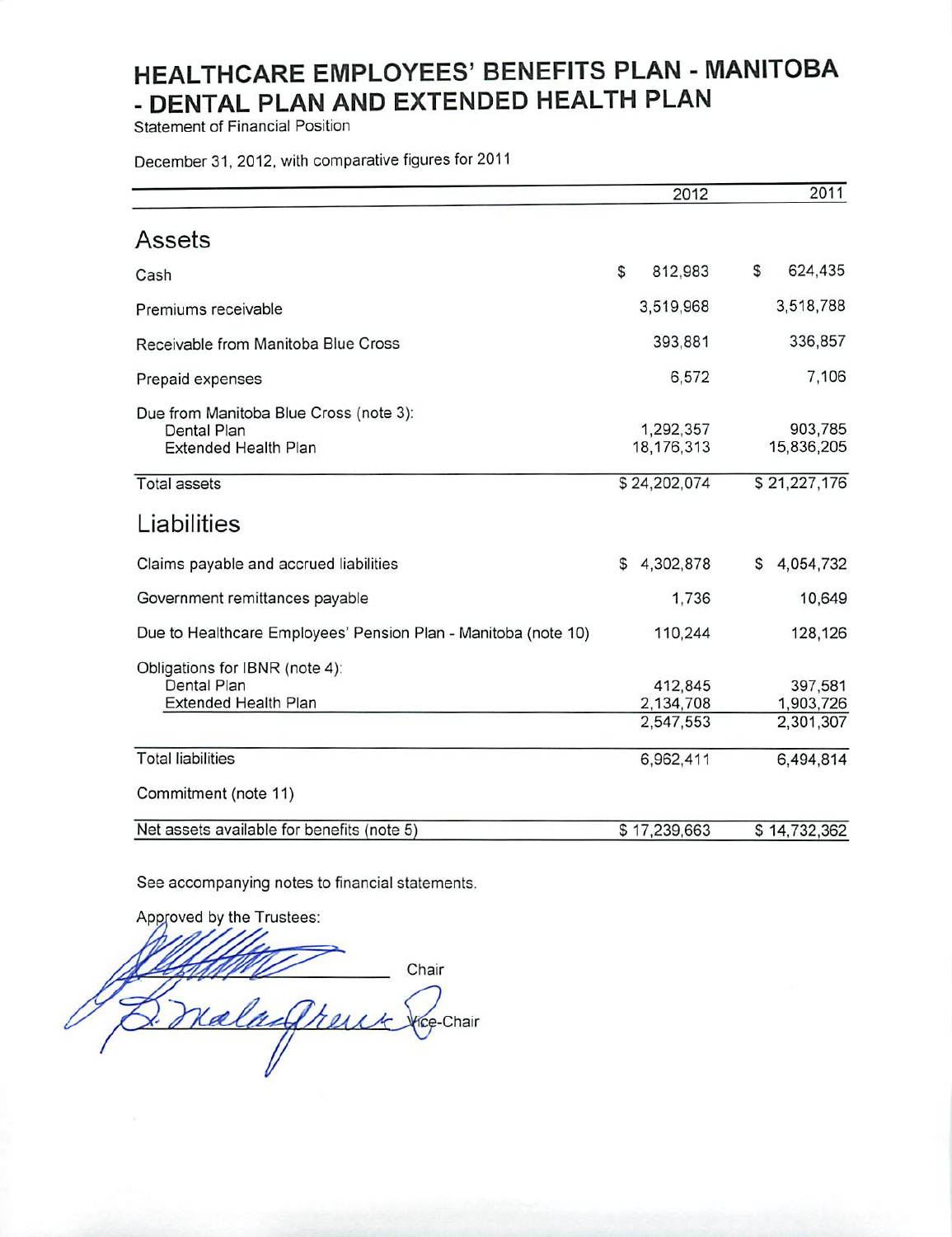Statement of Changes in Net Assets Available for Benefits

Year ended December 31, 2012, with comparative figures for 2011

|                                        | Dental Plan  | Extended<br><b>Health Plan</b> | 2012<br>Total | 2011<br>Total    |
|----------------------------------------|--------------|--------------------------------|---------------|------------------|
|                                        |              |                                |               |                  |
| Increases:                             |              |                                |               |                  |
| Premiums                               | \$21,839,494 | \$<br>29,998,836               | \$51,838,330  | 48,800,869<br>\$ |
| Investment interest income             | 21,225       | 179,117                        | 200,342       | 265,488          |
|                                        | 21,860,719   | 30,177,953                     | 52,038,672    | 49,066,357       |
| Decreases:                             |              |                                |               |                  |
| Claims incurred                        | 19,816,545   | 24,357,800                     | 44, 174, 345  | 40,539,035       |
| <b>Interest - Blue Cross</b>           |              |                                |               | 4,621            |
| Administrative - HEBP                  |              |                                |               |                  |
| (notes 6 and 10)                       | 654,546      | 924.960                        | 1,579,506     | 1,273,858        |
| Administrative - Blue Cross            | 990,827      | 1,461,468                      | 2,452,295     | 2,241,502        |
| Travel health insurance                |              |                                |               |                  |
| premiums                               |              | 1,078,978                      | 1,078,978     | 1,046,813        |
|                                        | 21,461,918   | 27,823,206                     | 49,285,124    | 45,105,829       |
| Increase in net assets prior to change |              |                                |               |                  |
| in obligations for IBNR                | 398,801      | 2,354,747                      | 2,753,548     | 3,960,528        |
| Change in obligations for IBNR         | (15, 264)    | (230, 983)                     | (246, 247)    | (122,996)        |
| Increase in net assets                 |              |                                |               |                  |
| available for benefits                 | 383,537      | 2,123,764                      | 2,507,301     | 3,837,532        |
| Net assets available for benefits,     |              |                                |               |                  |
| beginning of year                      | 657,131      | 14,075,231                     | 14,732,362    | 10,894,830       |
| Net assets available for benefits,     |              |                                |               |                  |
| end of year                            | \$1,040,668  | 16,198,995<br>\$               | \$17,239,663  | \$14,732,362     |

See accompanying notes to financial statements.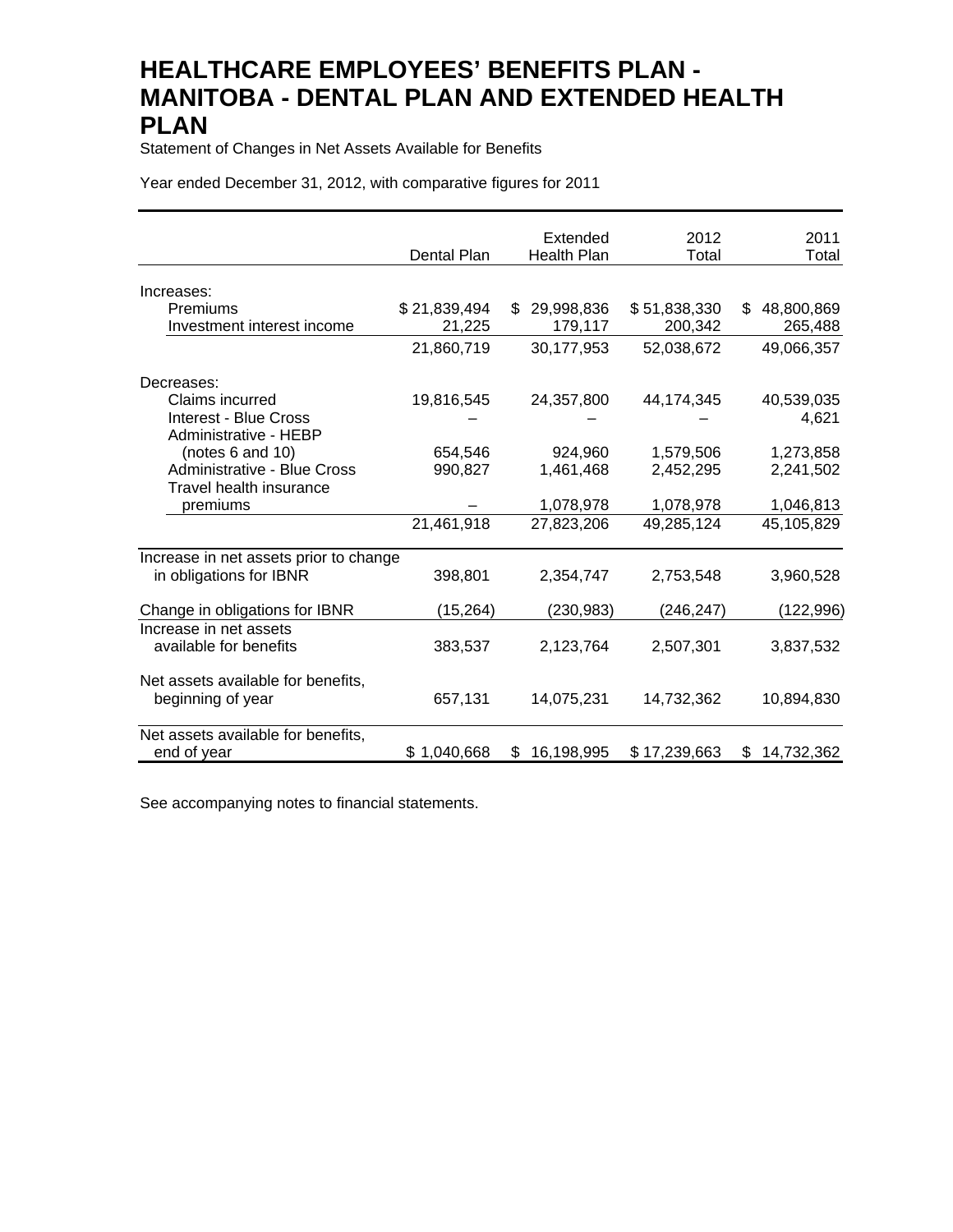Notes to Financial Statements

Year ended December 31, 2012

#### **1. General and description of the Plans:**

The Healthcare Employees' Benefits Plan - Manitoba (HEBP) is a jointly trusteed, not-for-profit organization which includes the dental plan and extended health plan (the Plans) for healthcare employees in Manitoba.

The Plans are registered as health and welfare trusts under the *Income Tax Act* and are not subject to income taxes*.*

The dental plan and extended health plan provide dental coverage and health benefits to participating active employees. They also include a retiree plan with basic - ambulance/semiprivate plan and an enhanced health plan. Claims administration and adjudication for these plans is provided by Manitoba Blue Cross. The Plans are on a self-insured budgeted administrative services only basis (BASO).

#### **2. Significant accounting policies:**

(a) Basis of presentation:

The Plans follow the Canadian accounting standards for pension plans for accounting policies related to its obligations. In selecting or changing accounting policies that do not relate to its obligations, the Plans comply on a consistent basis with Canadian accounting standards for private enterprises.

These financial statements are prepared on a going concern basis and present the aggregate financial position of the Plans as a separate financial reporting entity, independent of the participating employers and members. Only the assets and obligations to members eligible to participate in the Plans have been included in these financial statements. These financial statements do not portray the funding requirements of the Plans or the benefit security of the individual plan members.

(b) Financial instruments:

Financial instruments are recorded at fair value on initial recognition. Cash and investments, if any, are subsequently measured at fair value. All other financial instruments are subsequently measured at cost or amortized cost, unless management has elected to carry the instruments at fair value. The Plans have elected not to carry any such financial instruments at fair value.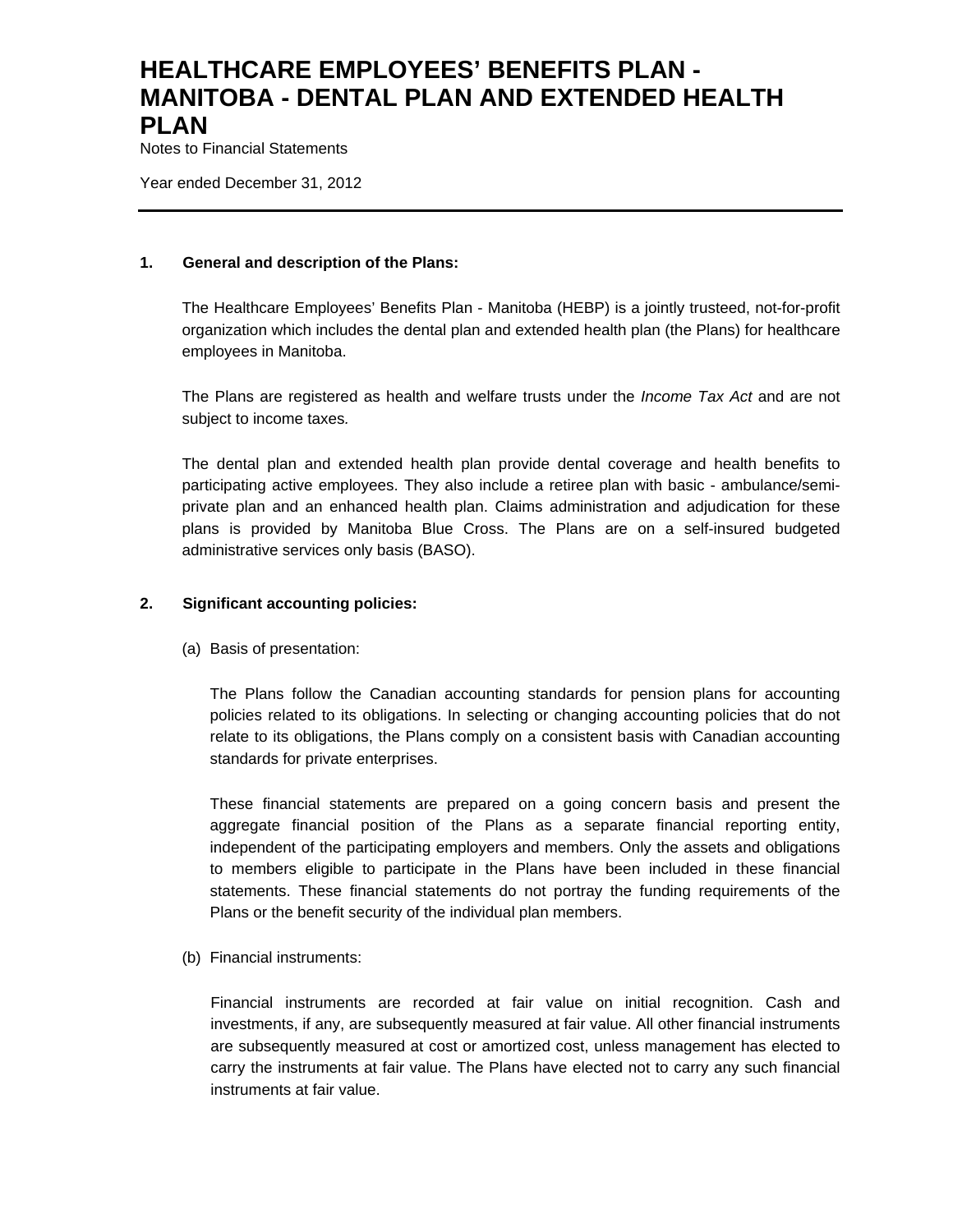Notes to Financial Statements (continued)

Year ended December 31, 2012

#### **2. Significant accounting policies (continued):**

Transaction costs incurred on the acquisition of financial instruments measured subsequently at fair value are expensed as incurred. All other financial instruments are adjusted by transaction costs incurred on acquisition and financing costs. These costs are amortized using the straight-line method.

#### (c) Premiums:

Premiums recorded in the statement of changes in net assets available for benefits include the employees' and employers' share of the premiums required for dental and extended health coverage. Premiums are recorded on an accrual basis.

(d) Claims:

Claims are recorded in the period in which they are paid or payable. Any claims not paid at fiscal year-end are reflected in claims payable and accrued liabilities.

(e) Use of estimates:

The preparation of financial statements requires management to make estimates and assumptions that affect the reported amounts of assets and liabilities, the disclosure of contingent assets and liabilities at the date of the financial statements and the reported amounts of increases and decreases in net assets available for benefits during the year. Actual results could differ from those estimates.

#### **3. Due from Manitoba Blue Cross:**

The amounts due from Manitoba Blue Cross are funds held by Manitoba Blue Cross to fund the Plans' obligations for IBNR, which are fully funded, and the claims fluctuation reserves, which are partially funded as disclosed in note 5. In addition, the amounts due from Manitoba Blue Cross include accumulated annual experience gains (losses) in the Dental Plan and Extended Health Plan.

Interest was earned on the amounts due from Manitoba Blue Cross ranging from 0.90 percent to 0.98 percent (2011 - 1.10 percent to 1.69 percent).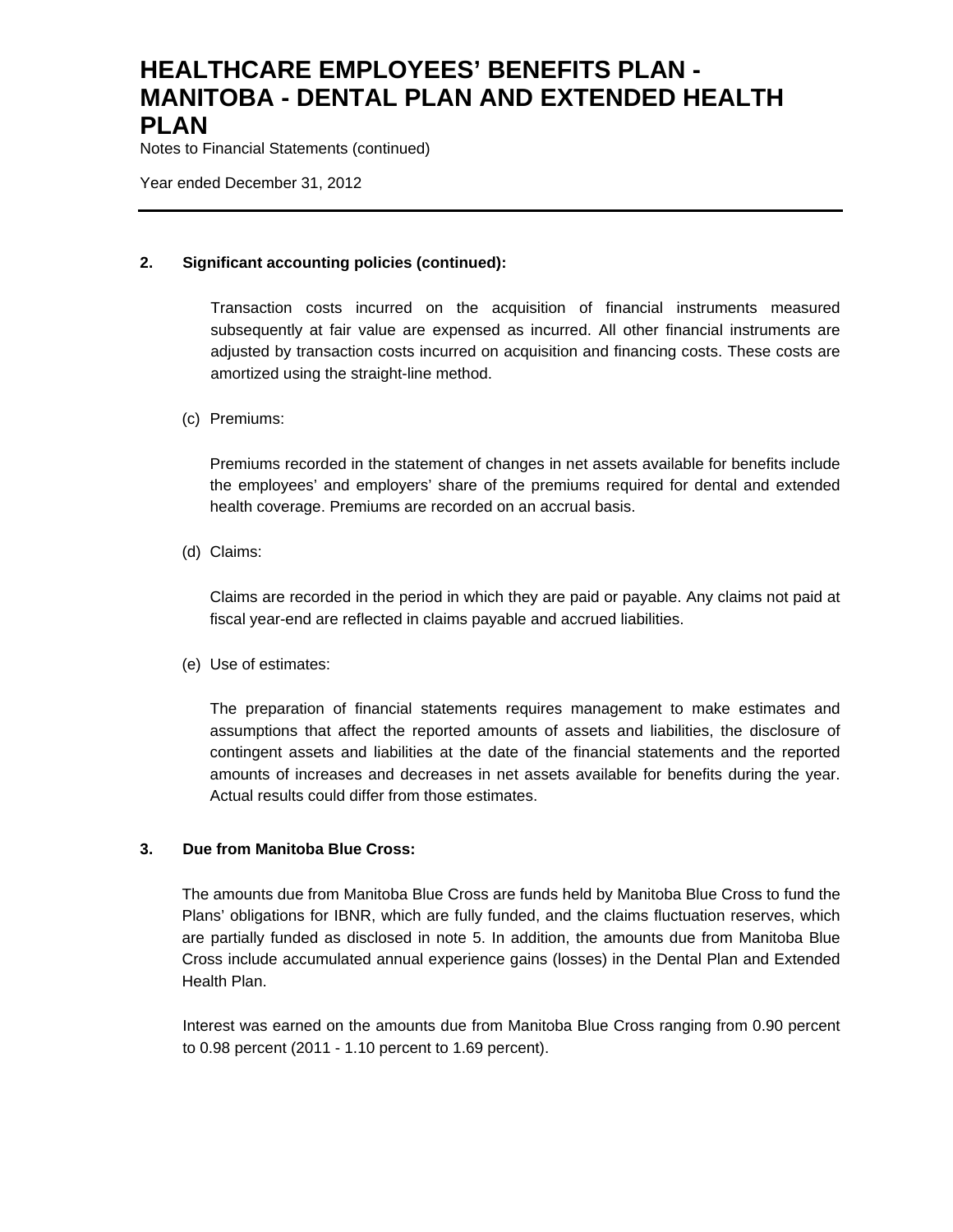Notes to Financial Statements (continued)

Year ended December 31, 2012

#### **4. Obligations for incurred but not reported (IBNR):**

The obligations for IBNR are estimates of claims which have been incurred but not reported at the date of the financial statements. The obligations are based on a study of claims during the fiscal year and are specific to the type of benefits provided.

#### **5. Net assets available for benefits:**

The Board of Trustees has approved the establishment of claims fluctuation reserves (CFR) from the net assets available for benefits. The target reserve for the Dental Plan has been established at an amount equal to 10 percent of the current year's premiums for the Dental Plan and is not fully funded.

The Extended Health Plan consists of the Active and Retired plans. The target reserve for each of these plans has been established at an amount equal to 15 percent of the current year's premiums. The Active plan has fully funded reserves while the Retired plans are not fully funded.

The following net assets available for benefits have been restricted for CFR:

|                                     | 2012                 | 2011                 |
|-------------------------------------|----------------------|----------------------|
| Dental Plan<br>Extended Health Plan | 889,202<br>4.337.979 | 492,728<br>4.194.825 |
|                                     | \$5,227,181          | 4,687,553            |

#### **6. Administrative expenses:**

|                                                                                               | Dental<br>Plan                                | Extended<br><b>Health Plan</b>                      | 2012<br>Total                                          | 2011<br>Total                                      |
|-----------------------------------------------------------------------------------------------|-----------------------------------------------|-----------------------------------------------------|--------------------------------------------------------|----------------------------------------------------|
| Salaries and benefits<br>S<br>Trustee and custodial fees<br>Audit fees<br>Legal fees<br>Other | 517,819<br>4,203<br>2,156<br>2.979<br>127.389 | \$<br>731,747<br>5,940<br>3,046<br>4.210<br>180.017 | 1,249,566<br>\$<br>10,143<br>5,202<br>7.189<br>307,406 | 1,014,129<br>S<br>9,674<br>5,530<br>321<br>244,204 |
| \$                                                                                            | 654.546                                       | \$<br>924,960                                       | S<br>1,579,506                                         | S<br>1,273,858                                     |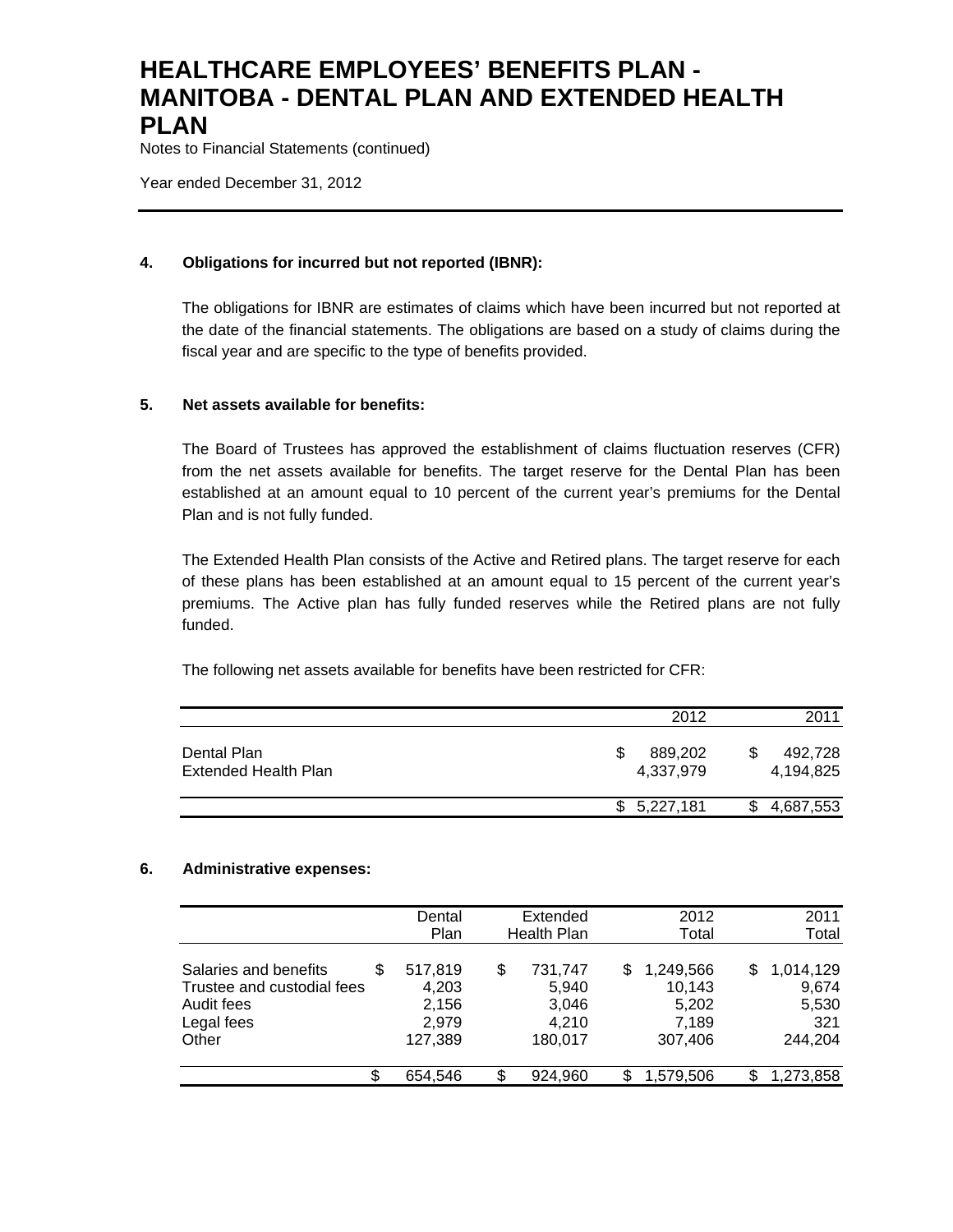Notes to Financial Statements (continued)

Year ended December 31, 2012

#### **7. Capital management:**

The main objective of the Plans is to sustain a certain level of net assets in order to meet the obligations of the Plans. Increases in net assets are a direct result of investment income generated by the Plans and premiums paid into the Plans by eligible employees and by the employers. The main use of net assets is for payment of claims of eligible members of the Plans.

#### **8. Risk management:**

(a) Market risk:

Management of the Plans believe they are not exposed to any market risks including interest rate, currency and other price risk in relation to the Plans' financial instruments.

(b) Credit risk:

Credit risk associated with premiums and other receivables is minimized due to their nature. Premiums are collected from participating members through the payroll process. No provision for doubtful premiums and other receivables has been recorded in either 2012 or 2011.

(c) Liquidity risk:

Liquidity risk is the possibility that financial assets of the Plans cannot be readily converted into cash when required. Liquidity risk is managed through premiums received being held by Manitoba Blue Cross on behalf of the Plans to fund the Plans' obligations. The Plans' claims payable and accrued liabilities and due to HEPP have contracted maturities of less than one year.

(d) Claims and premiums risk:

The nature of the unpaid claims is such that the establishment of obligations is based on known facts and interpretation of circumstances, on a case by case basis, and is therefore a complex and dynamic process influenced by a variety of factors.

Consequently, the establishment of obligations and premium rates relies on the judgment and opinions of a number of professionals, on historical precedent and trends, on prevailing legal, economic, social and regulatory trends and on expectations as to future developments. The process of determining premium rates and reserves necessarily involves risks that the actual results will deviate, perhaps substantially, from the best estimates made.